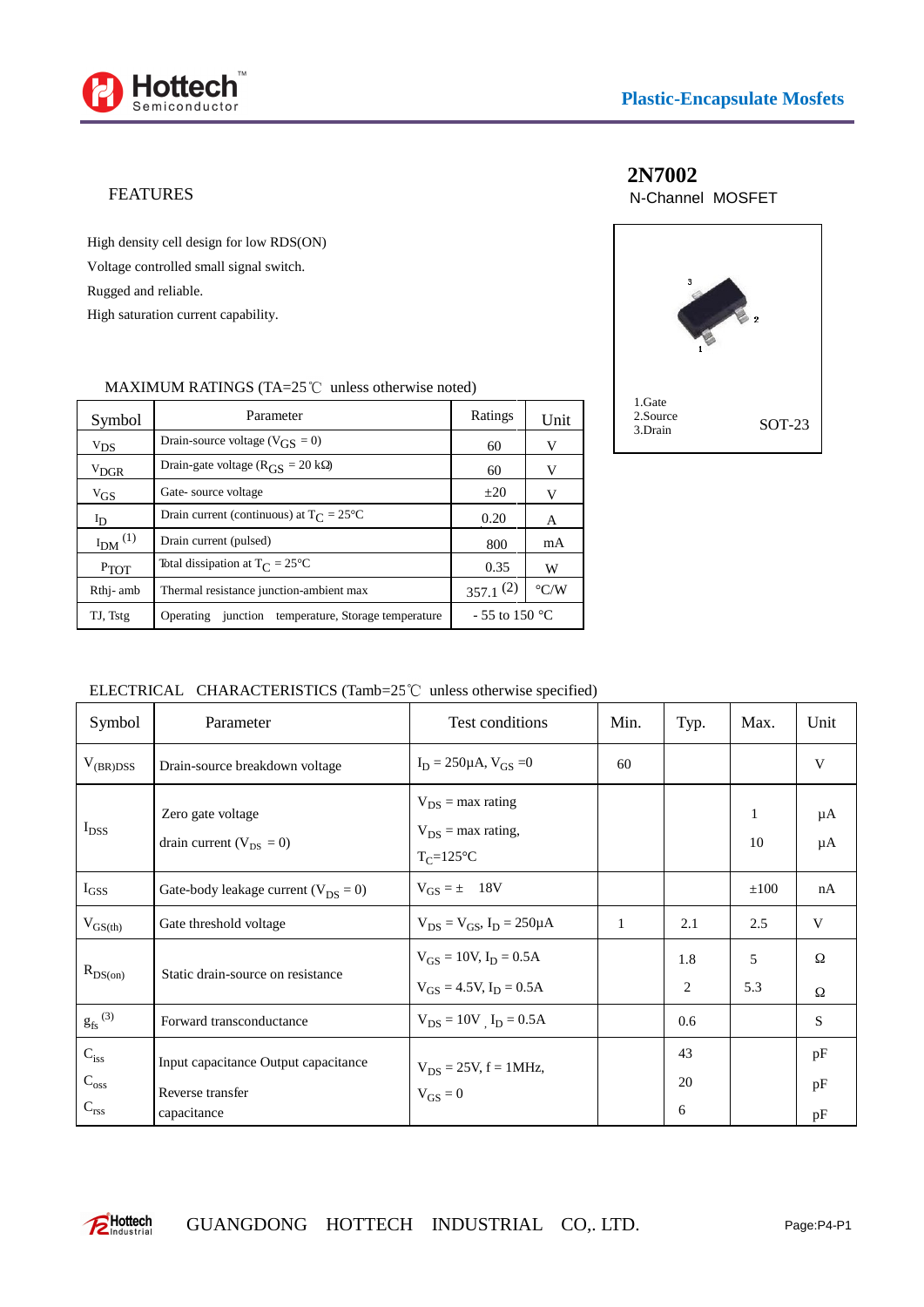

# **2N7002**

| ELECTRICAL CHARACTERISTICS (Tamb=25 $\degree$ C unless otherwise specified) |  |  |  |  |
|-----------------------------------------------------------------------------|--|--|--|--|
|-----------------------------------------------------------------------------|--|--|--|--|

| Symbol                      | Parameter                                                                                  | Test conditions                                                           | Min. | Typ. | Max.           | Unit |
|-----------------------------|--------------------------------------------------------------------------------------------|---------------------------------------------------------------------------|------|------|----------------|------|
| $t_{d(0n)}$                 | Turn-on delay time                                                                         |                                                                           |      | 5    |                | ns   |
| $t_{\rm r}$                 | Rise time                                                                                  | $V = 30V, I = 0.5A$                                                       |      | 15   |                | ns   |
| $t_{d(off)}$                | Turn-off delay time                                                                        | $R_G = 4.7$ $V_{GS} = 4.5V$                                               |      | 7    |                | ns   |
| $t_f$                       | Fall time                                                                                  |                                                                           |      | 8    |                | ns   |
| $\mathbf{Q}_{\text{g}}$     | Total gate charge Gate-source charge                                                       | $V_{DD} = 30V, I_D = 1A,$                                                 |      | 1.4  |                | nC   |
| $\mathbf{Q}_{\text{gs}}$    | Gate-drain charge                                                                          | $V_{GS} = 5V$                                                             |      | 0.8  | $\overline{2}$ | nC   |
| $Q_{gd}$                    |                                                                                            |                                                                           |      | 0.5  |                | nC   |
| $I_{SD}$                    | Source-drain current Source-drain                                                          |                                                                           |      |      | 0.35           | A    |
| $I_{\mathrm{SDM}}$ $^{(4)}$ | current (pulsed)                                                                           |                                                                           |      |      | 1.40           | A    |
| $V_{SD}$ (5)                | Forward on voltage                                                                         | $I_{SD} = 1A$ , $V_{GS} = 0$                                              |      |      | 1.2            | V    |
| $t_{rr} Q_{rr}$             | Reverse recovery time Reverse recovery<br>$I_{\rm RRM}$<br>charge Reverse recovery current | $I_{SD} = 1A$ , di/dt = 100A/µs,<br>$V_{DD} = 20V$ , $T_i = 150^{\circ}C$ |      | 32   |                | ns   |
|                             |                                                                                            |                                                                           |      | 25   |                | nC   |
|                             |                                                                                            |                                                                           |      | 1.6  |                | A    |

NOTE: 1. Pulse width limited by safe operating area 2. When mounted on 1inch2 FR-4, 2 Oz copper board. 3.Pulsed: Pulse duration = 300 µs, duty cycle 1.5 %. 4.Pulse width limited by safe operating area. 5. Pulsed: Pulse duration =  $300 \mu s$ , duty cycle 1.5 %

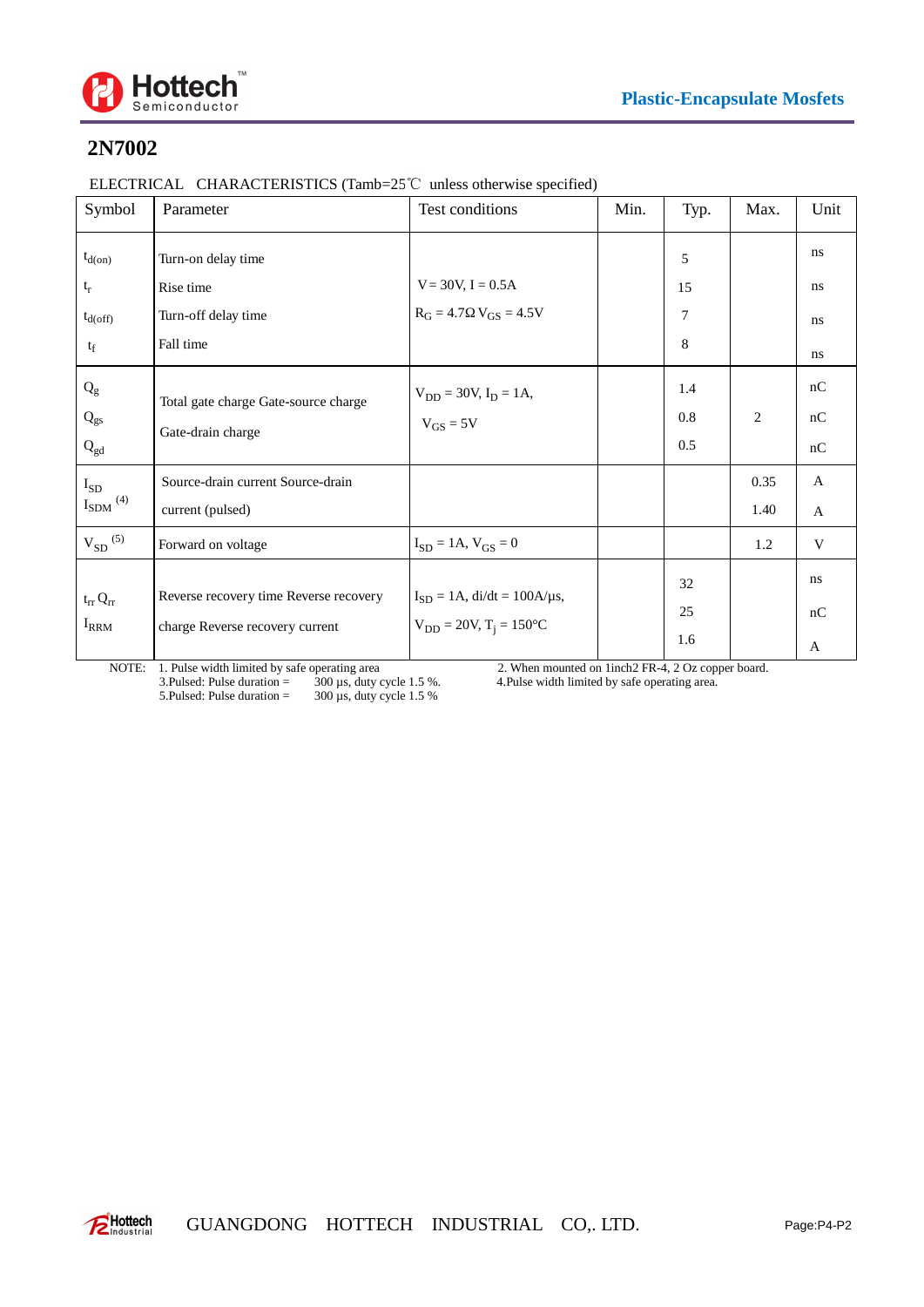

**2N7002** Typical Characteristics



Figure 1.Safe operating area **Figure 2.Thermal impedance** 









**Figure 3.Output characterisics Figure 4.Transfer characteristics**



**Figure 5.Transconductance Figure 6.Static drain-source on resistance**